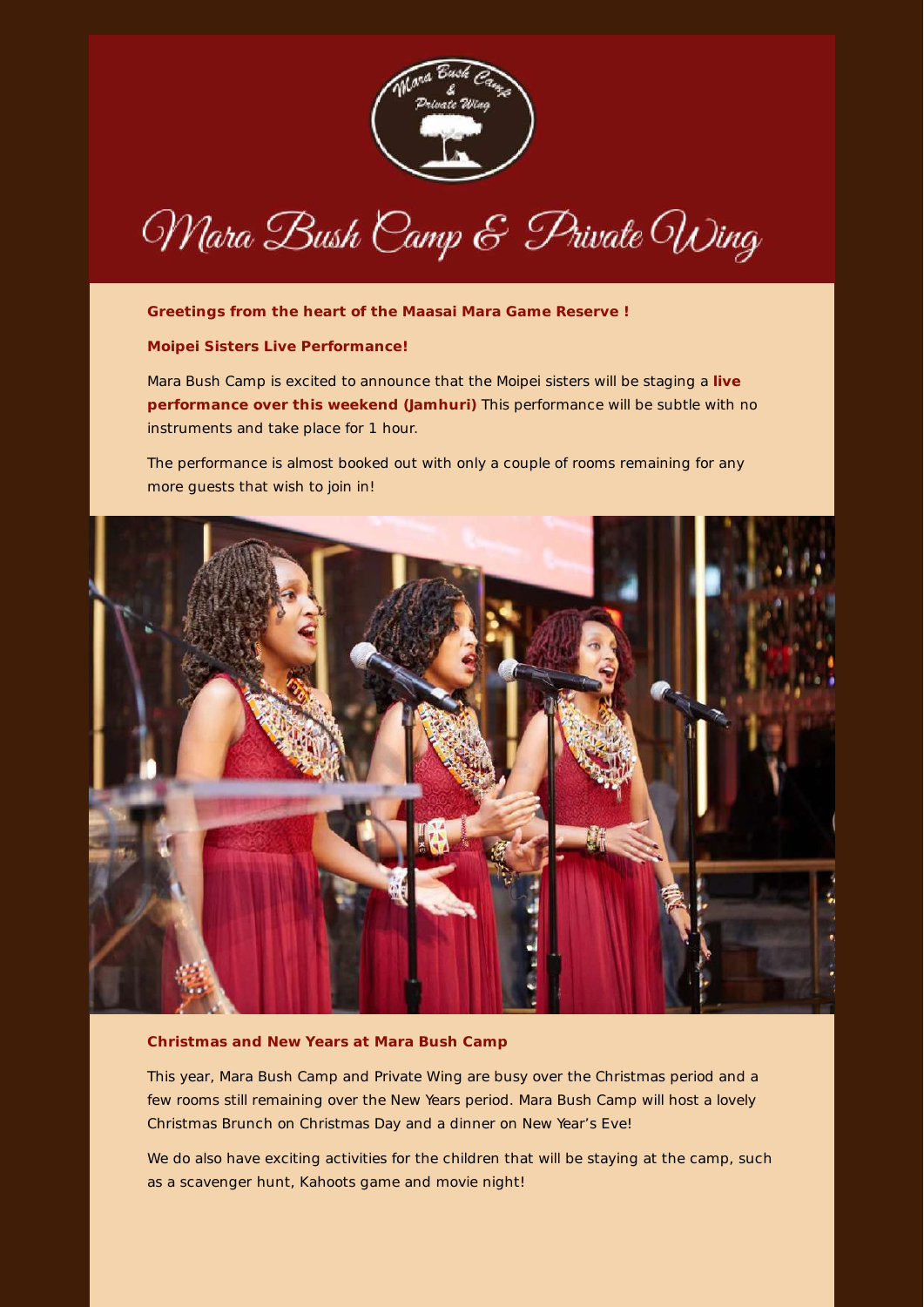

# **Availability in 2022**

As the year comes to an end, and guests already looking into their bookings for 2022, Mara Bush Camp and Private Wing are already getting quite busy, especially over the migration period! We are also excited to host **wedding groups** during the low season where guests have taken the camps on **exclusive use!** For such offers, get in touch with us today!



Mara Bush Camp will be remain open throughout the year, yet the Private Wing will close for maintenance in the months of April and May!



Kenya remains open to International and local travelers and safaris continue to take place as all safety measures have been put into place during guest safaris!

## **Vaccinations required:**

As per Ministry of Health Directive, we remind our guests that adults over the age of 18 years are required to be fully vaccinated as of 21st December 2021. We may request you to show us proof of your vaccination on arrival. If you have a medical condition and you cannot get vaccinated, a **MEDICAL CERTIFICATE** of exemption is acceptable too.

# **PCR tests available at Mara Bush Camp!**

Pls. remember that you can take a PCR test at **Mara Bush Camp & Private Wing.** Our capable nurse Hellen is happy to assist. Results are out within 24 hours. Kindly contact us for details !

## **We are most grateful for your loyalty and continued support !**